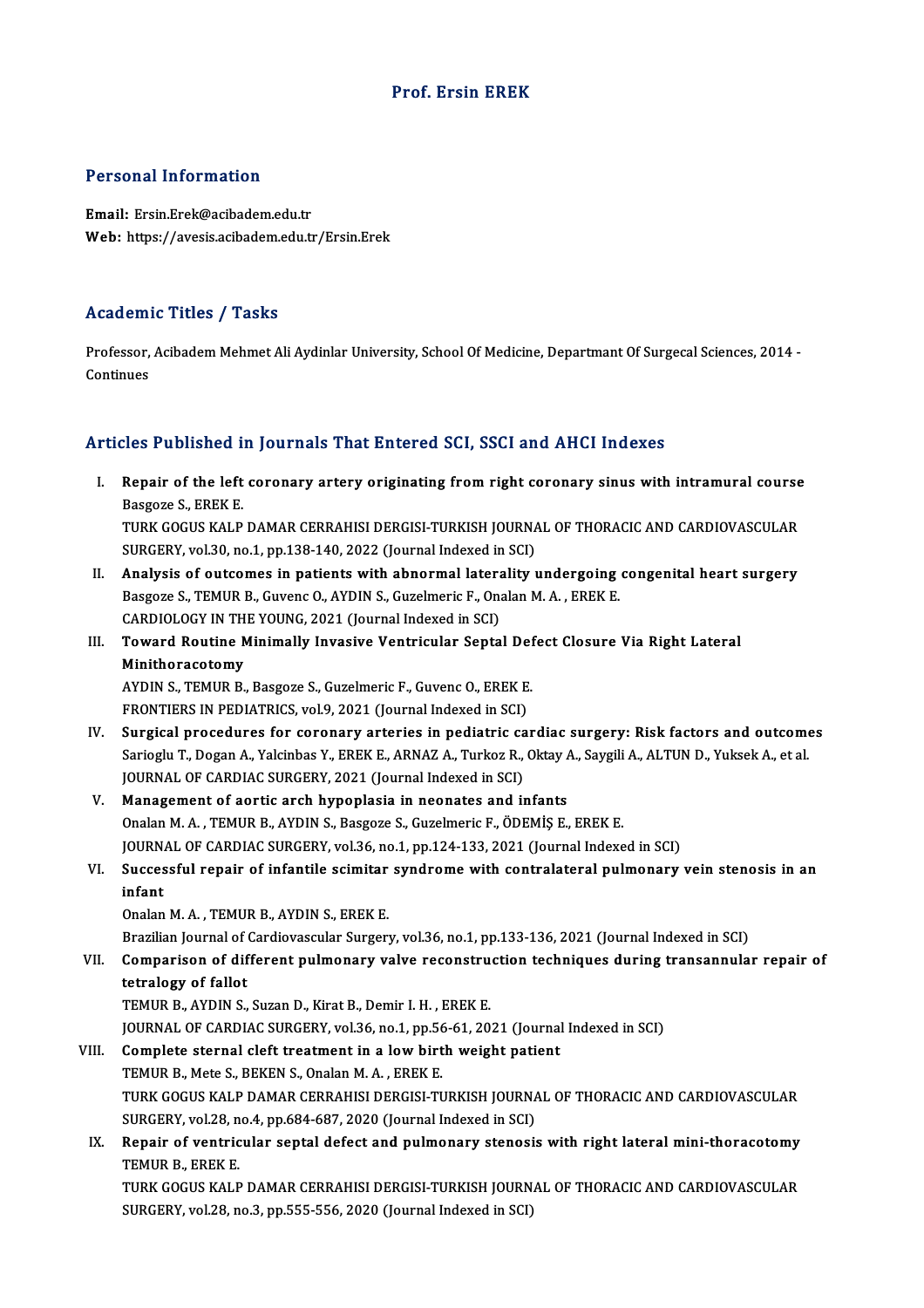| Х.     | Aneurysmal Degeneration of Extracellular Matrix in Arterial Reconstruction<br>AYDIN S, EREK E.                                                                   |
|--------|------------------------------------------------------------------------------------------------------------------------------------------------------------------|
|        | Annals of Thoracic Surgery, vol.108, no.4, pp.1269-1270, 2019 (Journal Indexed in SCI)                                                                           |
| XI.    | Why national databases are necessary for pediatric and congenital heart surgery practice?                                                                        |
|        | Sarioglu T., EREK E., Yalcinbas Y. K.                                                                                                                            |
|        | TURK GOGUS KALP DAMAR CERRAHISI DERGISI-TURKISH JOURNAL OF THORACIC AND CARDIOVASCULAR                                                                           |
|        | SURGERY, vol.27, no.3, pp.418-422, 2019 (Journal Indexed in SCI)                                                                                                 |
| XII.   | Outcomes of arterial switch operation for Taussig-Bing anomaly versus transposition of great                                                                     |
|        | arteries and ventricular septal defect                                                                                                                           |
|        | EREK E., Suzan D., AYDIN S., Yildiz O., Kirat B., Demir I. H., ÖDEMİŞ E.                                                                                         |
|        | Turkish Journal of Thoracic and Cardiovascular Surgery, vol.27, no.3, pp.266-273, 2019 (Journal Indexed in SCI)                                                  |
| XIII.  | Author's Reply.                                                                                                                                                  |
|        | Erek E                                                                                                                                                           |
|        | Anatolian journal of cardiology, vol.17, pp.414-415, 2017 (Journal Indexed in SCI)                                                                               |
| XIV.   | Hybrid intervention for type A aortic arch interruption and a giant subclavian artery aneurysm in an                                                             |
|        | adult.                                                                                                                                                           |
|        | Oz K., Erek E., Yildirim A.                                                                                                                                      |
|        | Cardiology in the young, vol.26, no.5, pp.993-5, 2016 (Journal Indexed in SCI Expanded)                                                                          |
| XV.    | Exclusion of a Huge Left Ventricular Outflow Tract Pseudoaneurysm with Konno's Procedure.                                                                        |
|        | Oz K., Erek E., Onan B., Oner E., Yildirim A.                                                                                                                    |
|        | Journal of cardiac surgery, vol.30, no.12, pp.881-4, 2015 (Journal Indexed in SCI Expanded)                                                                      |
| XVI.   | A rare indication for Senning operation: Isolated ventricular inversion and ventricular septal defect<br>Saygi M., Turkvatan A., EREK E., Odemis E., Guzeltas A. |
|        | ANATOLIAN JOURNAL OF CARDIOLOGY, vol.15, no.7, 2015 (Journal Indexed in SCI)                                                                                     |
| XVII.  | A rare cause of transient ischaemic attack in a young man: cardiac papillary fibroelastoma.                                                                      |
|        | Kaya M., Ersoy B., Yıldırım A., Sar M., İyigün M., Erek E.                                                                                                       |
|        | EuroIntervention : journal of EuroPCR in collaboration with the Working Group on Interventional Cardiology of                                                    |
|        | the European Society of Cardiology, vol.10, pp.496, 2014 (Journal Indexed in SCI Expanded)                                                                       |
| XVIII. | A rare cause of recurrent modified Blalock-Taussig shunt thrombosis: Antiphospholipid antibodies                                                                 |
|        | Kiplapinar N., EREK E., Odemis E., Ozturk E.                                                                                                                     |
|        | ANATOLIAN JOURNAL OF CARDIOLOGY, vol.14, no.5, pp.480-481, 2014 (Journal Indexed in SCI)                                                                         |
| XIX.   | The Significance of Transesophageal Echocardiography in Assessing Congenital Heart Disease: Our                                                                  |
|        | Experience                                                                                                                                                       |
|        | Guzeltas A., Ozyilmaz I., Tanidir C., Odemis E., Tola H. T., Ergul Y., Bilici M., Haydin S., EREK E., BAKIR İ.                                                   |
|        | CONGENITAL HEART DISEASE, vol.9, no.4, pp.300-306, 2014 (Journal Indexed in SCI)                                                                                 |
| XX.    | Right-Ventricular Diverticulum and Associated Cyst                                                                                                               |
|        | EREK E., Odemis E., Tanidir I. C.                                                                                                                                |
|        | PEDIATRIC CARDIOLOGY, vol.34, no.8, pp.2093-2095, 2013 (Journal Indexed in SCI)                                                                                  |
| XXI.   | Congenital heart surgery in Turkey; today and tomorrow                                                                                                           |
|        | Undar A., Bakir I., Haydin S., EREK E., Odemis E., Yivli P., Agirbasli M., Alkan-Bozkaya T., Turkoz A., Turkoz R., et al.                                        |
|        | TURK GOGUS KALP DAMAR CERRAHISI DERGISI-TURKISH JOURNAL OF THORACIC AND CARDIOVASCULAR                                                                           |
|        | SURGERY, vol.20, no.2, pp.181-185, 2012 (Journal Indexed in SCI)                                                                                                 |
| XXII.  | Recommendations for the selection of techniques and components used in congenital heart surgery                                                                  |
|        | in Turkey                                                                                                                                                        |
|        | Undar A., Haydin S., EREK E., Yivli P., Odemis E., Agirbasli M., Alkan-Bozkaya T., Turkoz A., Turkoz R., Sasmazel A., et<br>al.                                  |
|        | TURK GOGUS KALP DAMAR CERRAHISI DERGISI-TURKISH JOURNAL OF THORACIC AND CARDIOVASCULAR                                                                           |
|        | SURGERY, vol.20, no.2, pp.399-405, 2012 (Journal Indexed in SCI)                                                                                                 |
|        |                                                                                                                                                                  |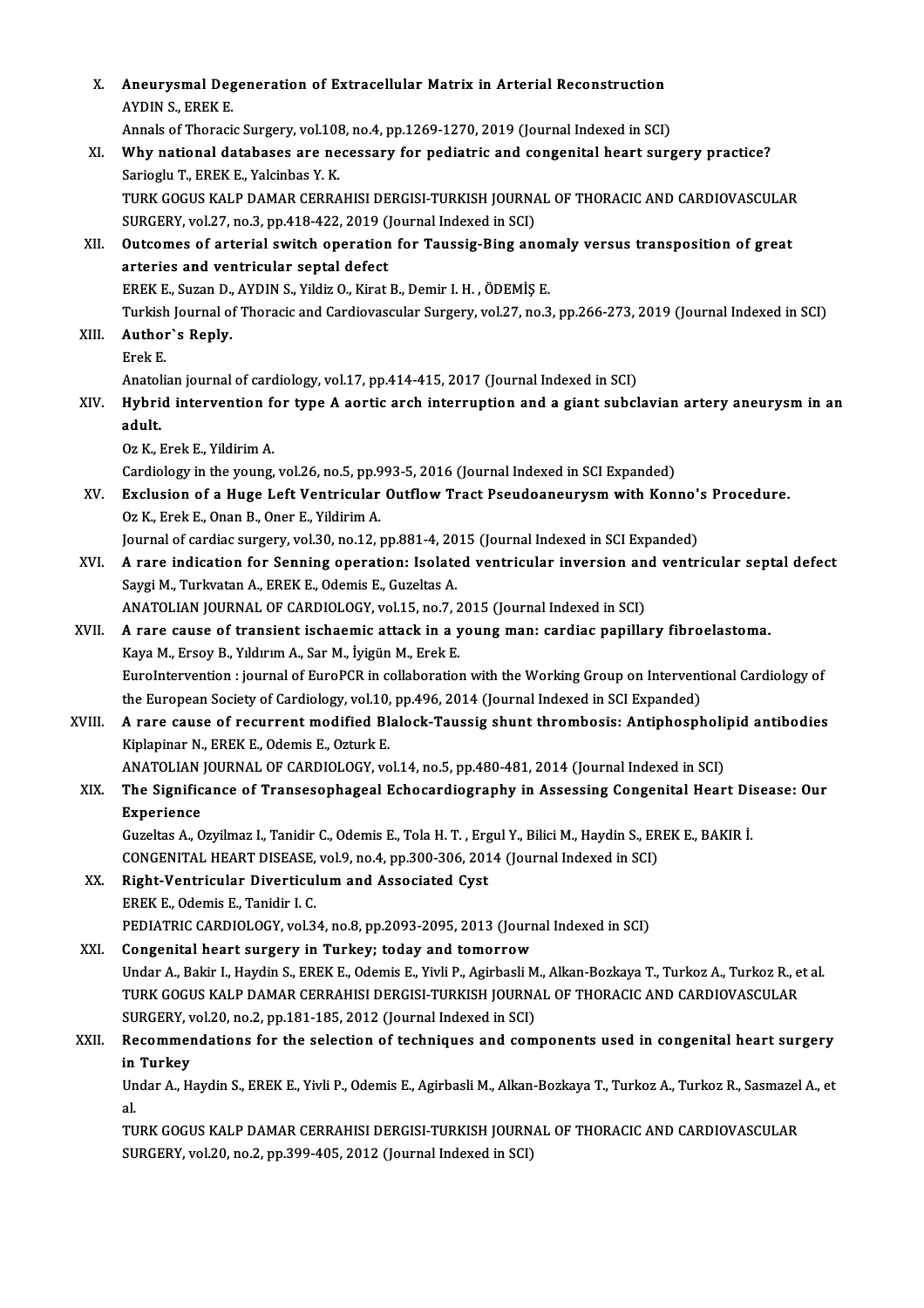### Articles Published in Other Journals

- I. Management of Interrupted Aortic Arch With Associated Anomalies: A Single-Center Experience<br>I. Management of Interrupted Aortic Arch With Associated Anomalies: A Single-Center Experience Management of Interrupted Aortic Arch With Associated Anomalie<br>Onalan M. A. , TEMUR B., AYDIN S., Suzan D., Demir I. H. , Odemis E., EREK E.<br>WORLD JOURNAL FOR REDIATRIC AND CONCENITAL UEART SURCERY .vo Management of Interrupted Aortic Arch With Associated Anomalies: A Single-Center Experience<br>Onalan M. A. , TEMUR B., AYDIN S., Suzan D., Demir I. H. , Odemis E., EREK E.<br>WORLD JOURNAL FOR PEDIATRIC AND CONGENITAL HEART SUR Onalan M. A. , TEI<br>WORLD JOURNAI<br>Indexed in ESCI)<br>Einst Houvest o WORLD JOURNAL FOR PEDIATRIC AND CONGENITAL HEART SURGERY, vol.12, no.6, pp.706-714, 2021 (Jou:<br>Indexed in ESCI)<br>II. First Harvest of Pediatric and Congenital Heart Surgery Multicenter Database in Turkey: Novel<br>Annisotion o
- Indexed in ESCI)<br>II. First Harvest of Pediatric and Congenital Heart Surgery Multicenter Database in Turkey: Novel<br>Application of Real-Time Online Reporting First Harvest of Pediatric and Congenital Heart Surgery Multicenter Database in Turkey: Novel<br>Application of Real-Time Online Reporting<br>EREK E., Yalcinbas Y. K. , Sariosmanoglu N., Ozkan M., Yildiz O., ŞENKAYA SIĞNAK I., O Appli<mark>cation of I</mark><br>EREK E., Yalcinba<br>B. , ATAY Y., et al.<br>WORLD JOURNAI

EREK E., Yalcinbas Y. K. , Sariosmanoglu N., Ozkan M., Yildiz O., ŞENKAYA SIĞNAK I., Ozdemir F., Bicer M., Saritas A<br>B. , ATAY Y., et al.<br>WORLD JOURNAL FOR PEDIATRIC AND CONGENITAL HEART SURGERY, vol.12, no.3, pp.377-386, B. , ATAY Y., et al.<br>WORLD JOURNAI<br>Indexed in ESCI)<br>A Simple and S. WORLD JOURNAL FOR PEDIATRIC AND CONGENITAL HEART SURGERY, vol.12, no.3, pp.377-386, 2021 (Journal<br>Indexed in ESCI)<br>III. A Simple and Safe Technique for Intraoperative Peritoneal Dialysis Catheter Insertion in Neonates<br>SUZA

Indexed in ESCI)<br>A Simple and Safe Technique for In<br>SUZAN D., TEMUR B., AYDIN S., EREK E. III. A Simple and Safe Technique for Intraoperative Peritoneal Dialysis Catheter Insertion in Neonates

Koşuyolu Heart Journal, vol.23, no.3, pp.227-229, 2020 (Other Refereed National Journals)

IV. Kompleks kalp anomalisi ile birlikte protein C eksikliği bulunan çocukta aşamalı tamdüzeltme operasyonu<br>SUZAN D., AYDIN S., KIRAT B., DEMİR İ. H. , ÖDEMİŞ E., EREK E.<br>Acıbadem Üniversitesi Sağlık Bilimleri Dergisi, vol.9, no.1, pp.67-69, 2018 (Other Refereed National Journals)<br>Hee ef inheled nitrie evide in nediet

SUZAND.,AYDINS.,KIRATB.,DEMİRİ.H. ,ÖDEMİŞE.,EREKE.

V. Use of inhaled nitric oxide in pediatric cardiac intensive care unit Acıbadem Üniversitesi Sağlık Bilimleri Dergisi, vol.9, no.1, pp.67-69, 2018 (Other Refereed Nat<br>Use of inhaled nitric oxide in pediatric cardiac intensive care unit<br>Ozturk E., Haydin S., Tanidir I. C. , Ozyilmaz I., Ergul Use of inhaled nitric oxide in pediatric cardiac intensive care unit<br>Ozturk E., Haydin S., Tanidir I. C. , Ozyilmaz I., Ergul Y., EREK E., Guzeltas A., Odemis E., BAKIR İ.<br>TURK KARDIYOLOJI DERNEGI ARSIVI-ARCHIVES OF THE TU Ozturk E., Haydin S., Tanidir I. C. , Ozy<br>TURK KARDIYOLOJI DERNEGI ARSIV<br>202, 2016 (Journal Indexed in ESCI) 202, 2016 (Journal Indexed in ESCI)<br>Books & Book Chapters

- I. Doğumsal kalp hastalıkları aile kılavuzu Erek<br>Doğum<br>Erek E. Do<mark>ğumsal kalp hastalıkları ai</mark><br>Erek E.<br>Doğan Yayıncılık, İstanbul, 2018<br>Doğumsal kalp hastalıkları ai Erek E.<br>Doğan Yayıncılık, İstanbul, 2018<br>II. Doğumsal kalp hastalıkları aile kılavuzu<br>Erek E.
- Doğan<br>**Doğum**<br>Erek E. Do<mark>ğumsal kalp hastalıkları ai</mark><br>Erek E.<br>Doğan Yayıncılık, İstanbul, 2018<br>Podiatrik ve konianital kalkn
- III. Pediatrik ve konjenital kalkp cerrahisi<br>Erek E. Doğan<br>Pediat:<br>Erek E. Pediatrik ve konjenital kalkp cerrahisi<br>Erek E.<br>Acıbadem Üniversitesi Yayını, İstanbul, 2016<br>Pediatrik ve konjenital kalkp cerrebisi

IV. Pediatrik ve konjenital kalkp cerrahisi Acıbade<br>Pediat:<br>Erek E. AcıbademÜniversitesiYayını, İstanbul,2016

# Acibadem Universitesi rayini, istanbul, 2016<br>Refereed Congress / Symposium Publications in Proceedings

- efereed Congress / Symposium Publications in Proceedings<br>I. Konjenital kalp cerrahisi uygulanan situs anomalilerinin karşılaştırılması<br>RASCÖZES TEMUR RANDAS CÜZELMERICE CÜVENCO EREKE I. Konjenital kalp cerrahisi uygulanan situs anomalilerinin karşılaştırılması<br>BAŞGÖZE S., TEMUR B., AYDIN S., GÜZELMERİÇ F., GÜVENÇ O., EREK E. Konjenital kalp cerrahisi uygulanan situs anomalilerinin karşılaştırılması<br>BAŞGÖZE S., TEMUR B., AYDIN S., GÜZELMERİÇ F., GÜVENÇ O., EREK E.<br>16. Türk Kalp ve Damar Cerrahisi Derneği Kongresi, Online, Turkey, 12 - 15 Novemb
- II. Ventriküler septal defekt onarımı yapılan pediyatrik olgularda mekanik ventilasyon sırasında sigh<br>uygulamasının gaz değişimi üzerine etkisi 16. Türk Kalp ve Damar Cerrahisi Derneği Kong<br>Ventriküler septal defekt onarımı yapılan<br>uygulamasının gaz değişimi üzerine etkisi<br>Cüzel MERİCE, TEMUR B. BASCÖZES, AYDIN GÜZELMERİÇF.,TEMURB.,BAŞGÖZES.,AYDINS.,ÖZATAS.,EREKE. uygulamasının gaz değişimi üzerine etkisi<br>GÜZELMERİÇ F., TEMUR B., BAŞGÖZE S., AYDIN S., ÖZATA S., EREK E.<br>16. Türk Kalp ve Damar Cerrahisi Derneği Kongresi, Online, Turkey, 12 - 15 November 2020, vol.28, pp.165-291<br>Tetal GÜZELMERİÇ F., TEMUR B., BAŞGÖZE S., AYDIN S., ÖZATA S., EREK E.<br>16. Türk Kalp ve Damar Cerrahisi Derneği Kongresi, Online, Turkey, 12 - 15 November 2020, vol.28, pp.165-291<br>III. Total pulmoner venöz dönüş anomalisi ta
-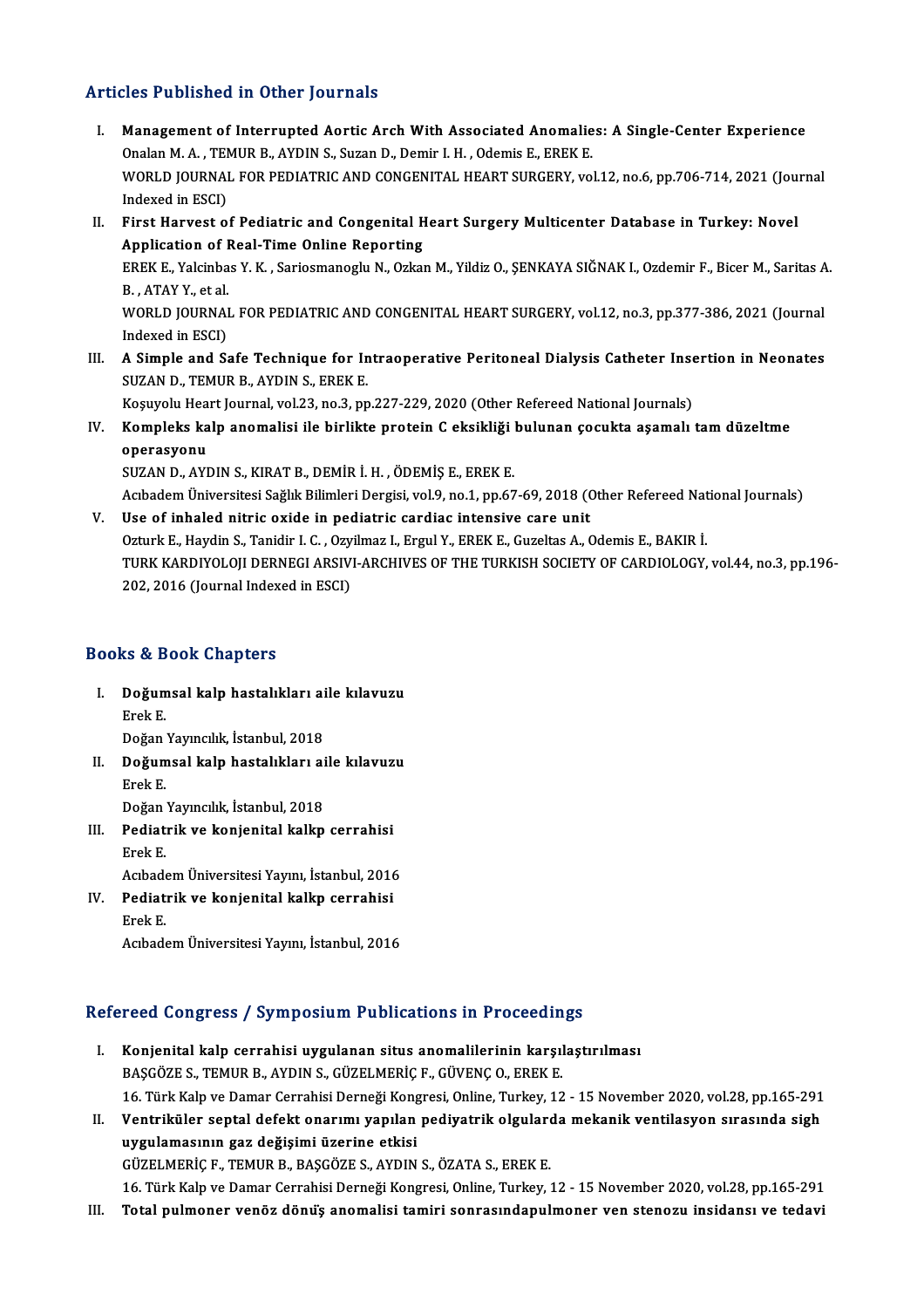|        | yaklaşımı                                                                                                       |
|--------|-----------------------------------------------------------------------------------------------------------------|
|        | EREK E., SUZAN D., HASANOV R., AYDIN S., TEMUR B., KIRAT B., YILDIZ O., DEMİR İ. H. , ÖDEMİŞ E.                 |
|        | Türk Kalp ve Damar Cerrahisi Derneği 15. Kongresi, Antalya, Turkey, 26 - 29 October 2018, vol.26, pp.68         |
| IV.    | Pediyatrik non-postkardiyotomi ekstrakorporeal membranoksijenizasyon (EKMO)                                     |
|        | ATAR M. K. , ŞIK S. G. , ANNAYEV A., DEMİRBUĞA A., TEMUR B., AYDIN S., DEMİR İ. H. , EREK E., ÇITAK A.          |
|        | Türk Kalp ve Damar Cerrahisi Derneği 15. Kongresi, Antalya, Turkey, 26 - 29 October 2018, vol.26, pp.267        |
| V.     | Transanuler yama ile tam düzeltme uygulanan Fallot tetralojisi hastalarında monokusp oluşturma                  |
|        | yöntemlerinin karşılaştırılması                                                                                 |
|        | TEMUR B., AYDIN S., SUZAN D., KIRAT B., DEMİR İ. H., EREK E.                                                    |
|        | Türk Kalp ve Damar Cerrahisi Derneği 15. Kongresi, Antalya, Turkey, 26 - 29 October 2018                        |
| VI.    | Aşamalı Yasui prosedürü: Video prezentasyonu                                                                    |
|        | EREK E., AYDIN S., TEMUR B., SUZAN D., KIRAT B., ÖDEMİŞ E.                                                      |
|        | Türk Kalp ve Damar Cerrahisi Derneği 15. Kongresi, Antalya, Turkey, 26 - 29 October 2018                        |
| VII.   | Efficacy of jugular cannulation during difficult resternotomies in congenital heart surgery                     |
|        | TEMUR B., DAVUTOĞLU A., DOĞRUÖZ A., AYDIN S., SUZAN D., KIRAT B., ÖDEMİŞ E., EREK E.                            |
|        | Türk Kalp ve Damar Cerrahisi Derneği 15. Kongresi, Antalya, Turkey, 26 - 29 October 2018                        |
| VIII.  | Kesintili arkus aorta patolojisine hasta bazlı yaklaşım                                                         |
|        | EREK E., ÖNALAN M. A., AYDIN S., TEMUR B., SUZAN D., DEMİR İ. H., ÖDEMİŞ E.                                     |
|        | Türk Kalp ve Damar Cerrahisi Derneği 15. Kongresi, Antalya, Turkey, 26 - 29 October 2018, vol.26, pp.54         |
| IX.    | Aşamalı Yasui prosedürü: Video prezentasyonu                                                                    |
|        | EREK E., AYDIN S., TEMUR B., SUZAN D., KIRAT B., ÖDEMİŞ E.                                                      |
|        | Türk Kalp ve Damar Cerrahisi Derneği 15. Kongresi, Antalya, Turkey, 26 - 29 October 2018, vol.26, pp.314        |
| Х.     | Total pulmoner venöz dönüş anomalisi tamiri sonrasında pulmoner ven stenozu insidansı ve tedavi                 |
|        | yaklaşımı                                                                                                       |
|        | EREK E., SUZAN D., HESENOV R., AYDIN S., TEMUR B., KIRAT B., YILDIZ O., DEMİR İ. H. , ÖDEMİŞ E.                 |
|        | Türk Kalp ve Damar Cerrahisi Derneği 15. Kongresi, Antalya, Turkey, 26 - 29 October 2018                        |
| XI.    | Efficacy of jugular cannulation during difficult resternotomiesin congenital heart surgery                      |
|        | TEMUR B., DAVUTOĞLU A., DOĞRUÖZ A., AYDIN S., SUZAN D., KIRAT B., ÖDEMİŞ E., EREK E.                            |
|        | Türk Kalp ve Damar Cerrahisi Derne¤i 15. Kongresi, Antalya, Turkey, 26 - 29 October 2018, vol.26, pp.4          |
| XII.   | Total pulmoner venöz dönüş anomalisi tamiri sonrasında pulmoner ven stenozu insidansı ve tedavi                 |
|        | yaklaşımı                                                                                                       |
|        | EREK E., SUZAN D., Hasanov R., AYDIN S., TEMUR B., KIRAT B., YILDIZ O., DEMİR H. İ., ÖDEMİŞ E.                  |
|        | 15. TÜRK KALP VE DAMAR CERRAHİSİ DERNEGİ KONGRESİ, Antalya, Turkey, 26 - 29 October 2018                        |
| XIII.  | Pediyatrik non-postkardiyotomi ekstrakorporeal membran oksijenizasyon (EKMO)                                    |
|        | ATAR M. K. , ŞIK S. G. , AĞAGELDİ A., DEMİRBUĞA A., TEMUR B., AYDIN S., DEMİR İ. H. , EREK E., ÇITAK A.         |
|        | Türk Kalp ve Damar Cerrahisi Derneği 15. Kongresi, Antalya, Turkey, 26 - 29 October 2018                        |
| XIV.   | Konjenital kalp cerrahisi sonrası solunum yetersizliği olan hastalarda ev tipi ventilatör kullanımı ve          |
|        | hemşirelik bakımının değerlendirilmesi                                                                          |
|        | ÖZCAN E., PALABIYIK Ö., ÖZTÜRK ÜNSAL İ., EREK E., AYDIN S., TEMUR B., ÖZDİL F.                                  |
|        | Türk Kalp ve Damar Cerrahisi Derneği 15. Kongresi, Antalya, Turkey, 26 - 29 October 2018                        |
| XV.    | Konjenital kalp cerrahisi sonrası solunum yetersizliği olanhastalarda ev tipi ventilatör kullanımı ve           |
|        | hemşirelik bakımınındeğerlendirilmesi                                                                           |
|        | ÖZCAN E., PALABIYIK Ö., ÖZTÜRK İ., EREK E., AYDIN S., TEMUR B., ÖZDİL F.                                        |
|        | Türk Kalp ve Damar Cerrahisi Derneği 15. Kongresi, Antalya, Turkey, 26 - 29 October 2018, vol.26, pp.282        |
| XVI.   | Kesintili arkus aorta patolojisine hasta bazlı yaklaşım                                                         |
|        | EREK E., ÖNALAN M. A., AYDIN S., TEMUR B., SUZAN D., DEMİR İ. H., ÖDEMİŞ E.                                     |
|        | Türk Kalp ve Damar Cerrahisi Derneği 15. Kongresi, Antalya, Turkey, 26 - 29 October 2018                        |
| XVII.  | Hybrid Transjugular Tricuspid Valve Implantation: The First in aThree-Year-Old Child                            |
|        | AYDIN S., TEMUR B., VURAL GÖKAY B., DEMİR İ.H., EREK E., ÖDEMİŞ E.                                              |
|        | 4. Minimal İnvaziv ve Robotik Kalp Damar Cerrahisi Kongresi, İstanbul, Turkey, 21 - 23 June 2018, vol.13, pp.48 |
| XVIII. | Hybrid Transjugular Tricuspid Valve Implantation: The First in a Three-Year-Old Child                           |
|        |                                                                                                                 |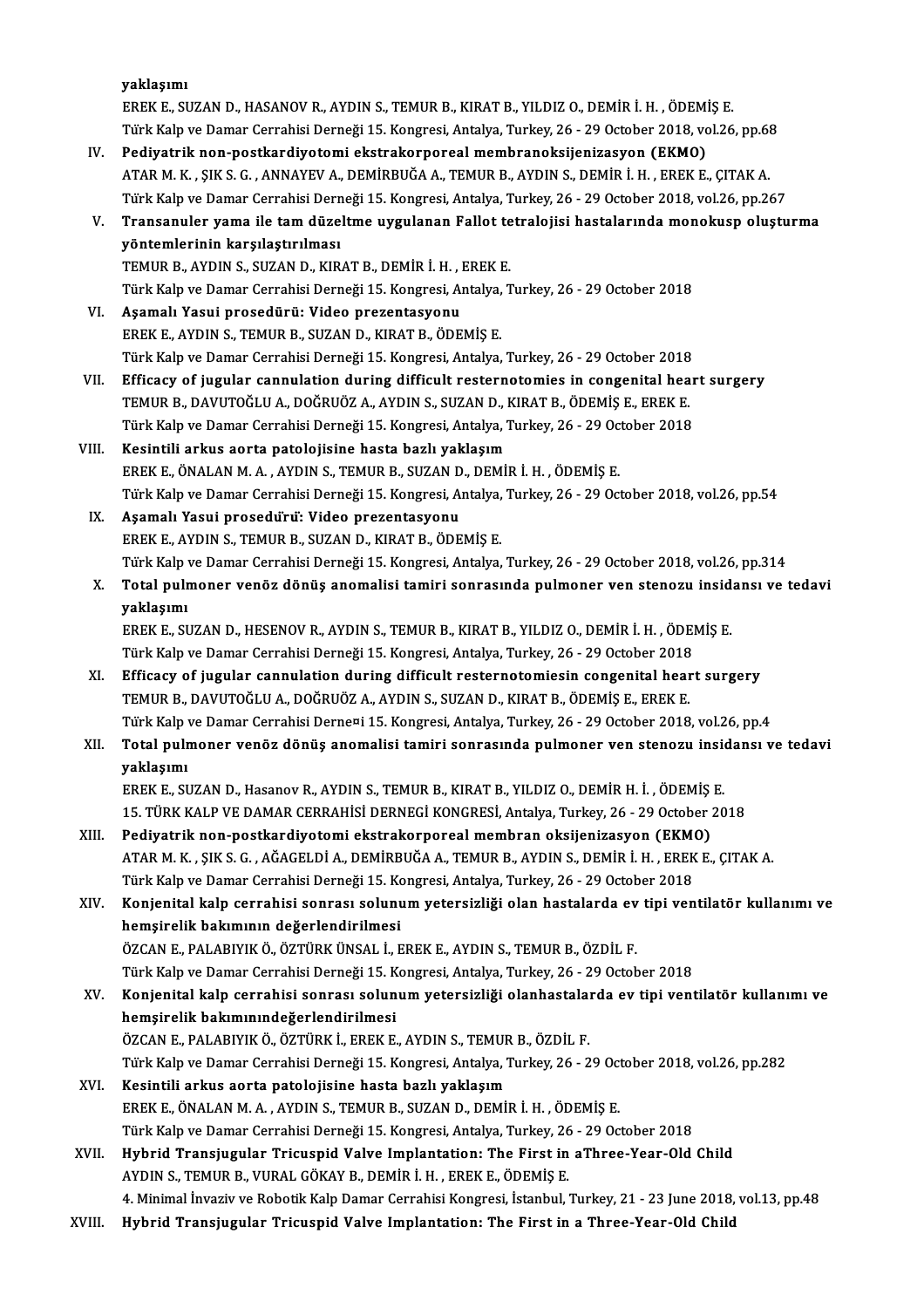AYDINS.,TEMURB.,GÖKAYB.,DEMİRİ.H. ,EREKE.,ÖDEMİŞE.

AYDIN S., TEMUR B., GÖKAY B., DEMİR İ. H. , EREK E., ÖDEMİŞ E.<br>4. Minimal İnvaziv ve Robotik Kalp Damar Cerrahisi Kongresi, İstanbul, Turkey, 21 - 23 June 2018<br>Bisht Lataral Minithorasatamı: fan Clasure of Atrial and Ventr

- AYDIN S., TEMUR B., GÖKAY B., DEMIR İ. H. , EREK E., ÖDEMİŞ E.<br>4. Minimal İnvaziv ve Robotik Kalp Damar Cerrahisi Kongresi, İstanbul, Turkey, 21 23 June 2018<br>XIX. Right Lateral Minithoracotomy for Closure of Atrial a 4. Minimal İnvaziv ve Robotik Kalp Damar Cerrahisi Kongresi, İstanbul, Turkey, 21 - .<br>Right Lateral Minithoracotomy for Closure of Atrial and Ventricular Septa<br>EREK E., SUZAN D., AYDIN S., TEMUR B., YILDIZ O., KIRAT B., DE Right Lateral Minithoracotomy for Closure of Atrial and Ventricular Septal Defects in (<br>EREK E., SUZAN D., AYDIN S., TEMUR B., YILDIZ O., KIRAT B., DEMİR İ. H. , ÖDEMİŞ E.<br>4. Minimal İnvaziv ve Robotik Kalp Damar Cerrahisi
- EREK E., SUZAN D., AYDIN S., TEMUR B., YILDIZ O., KIRAT B., DEMİR İ. H. , ÖDEMİŞ E.<br>4. Minimal İnvaziv ve Robotik Kalp Damar Cerrahisi Kongresi, İstanbul, Turkey, 21 23 June 2018<br>XX. Outcome of arterial switch operat 4. Minimal İnvaziv ve Robotik Kalp Damar Cerrahisi Kongresi, İstanbul, Turkey, 21 - 23 June 2018<br>Outcome of arterial switch operation for Taussig-Bing anomaly versus transposition c<br>arteries and ventricular septal defect<br>E Outcome of arterial switch operation for Taussig-Bing anomaly versus transposition<br>arteries and ventricular septal defect<br>EREK E., SUZAN D., YILDIZ O., AYDIN S., KIRAT B., ILGAZ KOÇYİĞİT Ö., DEMİR İ. H. , ÖDEMİŞ E.<br>The 26t arteries and ventricular septal defect<br>EREK E., SUZAN D., YILDIZ O., AYDIN S., KIRAT B., ILGAZ KOÇYİĞİT Ö., DEMİR İ. H. , ÖDEMİŞ E.<br>The 26th Annual Meeting of the Asian Society for Cardiovascular and Thoracic Surgery, Mosk May2018,pp.196-197 The 26th Annual Meeting of the Asian Society for Cardiovascular and Thoracic Surgery, Moskva, Russia, 2<br>May 2018, pp.196-197<br>XXI. Right lateral minithoracotomy for closure of atrial and ventricular septal defect in childre
- Right lateral minithoracotomy for closure of atrial and ventricular septal defect in children<br>EREK E., SUZAN D., AYDIN S., TEMUR B., YILDIZ O., KIRAT B., DEMİR İ. H., ÖDEMİŞ E. Right lateral minithoracotomy for closure of atrial and ventricular septal defect in children<br>EREK E., SUZAN D., AYDIN S., TEMUR B., YILDIZ O., KIRAT B., DEMİR İ. H. , ÖDEMİŞ E.<br>The 26th Annual Meeting of the Asian Society EREK E., SI<br>The 26th A<br>May 2018<br>Pight late The 26th Annual Meeting of the Asian Society for Cardiovascular and Thoracic Surgery, Moskva, Russia, 2<br>May 2018<br>XXII. Right lateral minithoracotomy for closure of atrial and ventricular septal defect in children<br>FREV E. S
- May 2018<br><mark>Right lateral minithoracotomy for closure of atrial and ventricular septal</mark><br>EREK E., SUZAN D., AYDIN S., TEMUR B., YILDIZ O., KIRAT B., DEMİR İ. H. , ÖDEMİŞ E.<br>The 26th Annual Mesting of the Asian Sesisty for Car Right lateral minithoracotomy for closure of atrial and ventricular septal defect in children<br>EREK E., SUZAN D., AYDIN S., TEMUR B., YILDIZ O., KIRAT B., DEMİR İ. H. , ÖDEMİŞ E.<br>The 26th Annual Meeting of the Asian Society EREK E., SUZAN D., AYDIN S., TEMUR B., YILDIZ O., KIRAT B., DEMİR İ. H. , ÖDEMİŞ E.<br>The 26th Annual Meeting of the Asian Society for Cardiovascular and Thoracic Surgery, Moskva, Russia, 24 - 27<br>May 2018, pp.212 The 26th Annual Meeting of the Asian Society for Cardiovascular and Thoracic Surgery, Moskva, Russia, 24 - 27<br>May 2018, pp.212<br>XXIII. Transanüler yama ile tam düzeltme uygulanan Fallot tetralojisi hastalarında monokusp
- May 2018, pp.212<br>Transanüler yama ile tam düze<br>yöntemlerinin karşılaştırılması<br>TEMUR B. AYDIN S. SUZAN D. KIR Transanüler yama ile tam düzeltme uygulanan Fallot te<br>yöntemlerinin karşılaştırılması<br>TEMUR B., AYDIN S., SUZAN D., KIRAT B., DEMİR İ. H. , EREK E.<br>17 Hlucal Pediyatrik Kardiyaleji ve Kalp Carrabisi Kansresi, A.

17. yöntemlerinin karşılaştırılması<br>17. Ulusal Pediyatrik Kardiyoloji ve Kalp Cerrahisi Kongresi, Antalya, Turkey, 18 - 21 April 2018, pp.23<br>17. Ulusal Pediyatrik Kardiyoloji ve Kalp Cerrahisi Kongresi, Antalya, Turkey, 18 TEMUR B., AYDIN S., SUZAN D., KIRAT B., DEMİR İ. H. , EREK E.<br>17. Ulusal Pediyatrik Kardiyoloji ve Kalp Cerrahisi Kongresi, Aı<br>XXIV. Aşamalı Yasui Prosedürü: Video Prezentasyonu

- EREKE.,AYDINS.,TEMURB.,SUZAND.,KIRATB.,ÖDEMİŞE. 17. Ulusal Pediatrik Kardiyoloji ve Kalp Cerrahisi Kongresi, Antalya, Turkey, 18 - 21 April 2018 EREK E., AYDIN S., TEMUR B., SUZAN D., KIRAT B., ÖDEMİŞ E.<br>17. Ulusal Pediatrik Kardiyoloji ve Kalp Cerrahisi Kongresi, Antalya, Turkey, 18<br>XXV. Sağ Lateral Minitorakotomi ile Ventriküler Septal Defekt Kapatılması
- 17. Ulusal Pediatrik Kardiyoloji ve Kalp Cerrahisi Kongresi, Ant<br>Sağ Lateral Minitorakotomi ile Ventriküler Septal Defel<br>AYDIN S., TEMUR B., SUZAN D., KIRAT B., DEMİR İ. H. , EREK E.<br>17. Ulusal Pediatrik Kardiyaleji ve Kal 19. AYDIN S., TEMUR B., SUZAN D., KIRAT B., DEMİR İ. H. , EREK E.<br>17. Ulusal Pediatrik Kardiyoloji ve Kalp Cerrahisi Kongresi, Antalya, Turkey, 18 - 21 April 2018 AYDIN S., TEMUR B., SUZAN D., KIRAT B., DEMİR İ. H. , EREK E.<br>17. Ulusal Pediatrik Kardiyoloji ve Kalp Cerrahisi Kongresi, Antalya, Turkey, 18 - 21 April 20<br>XXVI. Cocuklarda Yüksek Riskli Resternotomi Yönetimi: Juguler Kan
- 17. Ulusal Pediatrik Kardiyoloji ve Kalp Cerrahisi Kongresi, Antalya, Turkey, 18 21 April 20 (Socuklarda Yüksek Riskli Resternotomi Yönetimi: Juguler Kanülasyonun Etkinliğ<br>TEMUR B., DAVUTOĞLU A., DOĞRUÖZ A., AYDIN S., SU Çocuklarda Yüksek Riskli Resternotomi Yönetimi: Juguler Kanülasyonun Etkinliği<br>TEMUR B., DAVUTOĞLU A., DOĞRUÖZ A., AYDIN S., SUZAN D., KIRAT B., ÖDEMİŞ E., EREK E.<br>17. Ulusal Pediatrik Kardiyoloji ve Kalp Cerrahisi Kongres TEMUR B., DAVUTOĞLU A., DOĞRUÖZ A., AYDIN S., SUZAN D., KIRAT B., ÖDEMİŞ E., EREK E.<br>17. Ulusal Pediatrik Kardiyoloji ve Kalp Cerrahisi Kongresi, Antalya, Turkey, 18 - 21 April 2018<br>XXVII. Hibrid Perventriküler Pulmone
- AYDINS.,TEMURB.,HAYIRLIOĞLUM.B. ,DEMİRİ.H. ,EREKE.,ÖDEMİŞE. 17.UlusalPediatrikKardiyolojiveKalpCerrahisiKongresi,Antalya,Turkey,18 -21April2018 AYDIN S., TEMUR B., HAYIRLIOĞLU M. B. , DEMİR İ. H. , EREK E., ÖDEMİŞ E.<br>17. Ulusal Pediatrik Kardiyoloji ve Kalp Cerrahisi Kongresi, Antalya, Turkey, 18 - 21 April 2018<br>21. Ana iliyak arter kronik total oklüzyonlarının en

# 17. Ulusal Pediatrik<br>Ana iliyak arter k<br>antegrad girişim Ana iliyak arter kronik total oklüzyonlarının endov<br>antegrad girişim<br>AYDIN S., ARITÜRK C., TEMUR B., KARABULUT H., EREK E.<br>19. Ulucal Vaskülar ve Endovaskülar Carrabi Kongresi Sal

antegrad girişim<br>AYDIN S., ARITÜRK C., TEMUR B., KARABULUT H., EREK E.<br>13. Ulusal Vasküler ve Endovasküler Cerrahi Kongresi &amp; 9. Ulusal Fleboloji Kongresi, Girne, Cyprus (Kktc), 9 -<br>12. November 2017 AYDIN S., ARITÜRK (<br>18. Ulusal Vasküler v<br>12 November 2017<br>Kronik vürevel fo 18. Ulusal Vasküler ve Endovasküler Cerrahi Kongresi & 9. Ulusal Fleboloji Kongresi, Gir<br>12 November 2017<br>XXIX. Kronik yüzeyel femoral arter hastalıklarında endovasküler girişim tecrübelerimiz<br>AYDIN S. ARITÜRK G. TEMUR

- 12 November 2017<br>Kronik yüzeyel femoral arter hastalıklarında endov<br>AYDIN S., ARITÜRK C., TEMUR B., KARABULUT H., EREK E.<br>18 Hlusel Vasküler ve Endovasküler Cerrebi Kongresi Sel Kronik yüzeyel femoral arter hastalıklarında endovasküler girişim tecrübelerimiz<br>AYDIN S., ARITÜRK C., TEMUR B., KARABULUT H., EREK E.<br>13. Ulusal Vasküler ve Endovasküler Cerrahi Kongresi &amp; 9. Ulusal Fleboloji Kongresi AYDIN S., ARITÜRK (<br>18. Ulusal Vasküler v<br>12 November 2017<br>Kronik wüzeyel fo 18. Ulusal Vasküler ve Endovasküler Cerrahi Kongresi & 9. Ulusal Fleboloji Kongresi, Gi<br>12 November 2017<br>XXX. Kronik yüzeyel femoral arter hastalıklarında endovaskülergirişim tecrübelerimiz<br>AYDIN S. ARITÜRK C. TEMUR R. 12 November 2017<br>Kronik yüzeyel femoral arter hastalıklarında endovaskülergirişim tecrübelerimiz
- 18. Ulusal Vasküler ve Endovasküler Cerrahi Kongresi 9. Ulusal Fleboloji Kongresi, Girne, Cyprus (Kktc), 9 12<br>November 2017, vol.26, pp.55 AYDIN S., ARITÜRK C., TEMUR B., KARABULUT E. H., EREK E. 18. Ulusal Vasküler ve Endovasküler Cerrahi Kongresi 9. Ulusal Fleboloji Kongresi, Girne, Cyprus (Kktc), 9<br>November 2017, vol.26, pp.55<br>XXXI. Ana iliyak arter kronik total oklüzyonlarının endovasküler tedavisinde brakiyal
- November 2017, vo<br>Ana iliyak arter k<br>antegrad girişim<br>AVDIN S. ARITÜRK Ana iliyak arter kronik total okluzyonlarının endovasl<br>antegrad girişim<br>AYDIN S., ARITÜRK C., TEMUR B., KARABULUT E. H. , EREK E.<br>18 Hlucel Vaskülar ve Endovasküler Cerreki Kangresi 9 Hluc antegrad girişim<br>AYDIN S., ARITÜRK C., TEMUR B., KARABULUT E. H. , EREK E.<br>18. Ulusal Vasküler ve Endovasküler Cerrahi Kongresi 9. Ulusal Fleboloji Kongresi, Girne, Cyprus (Kktc), 9 - 12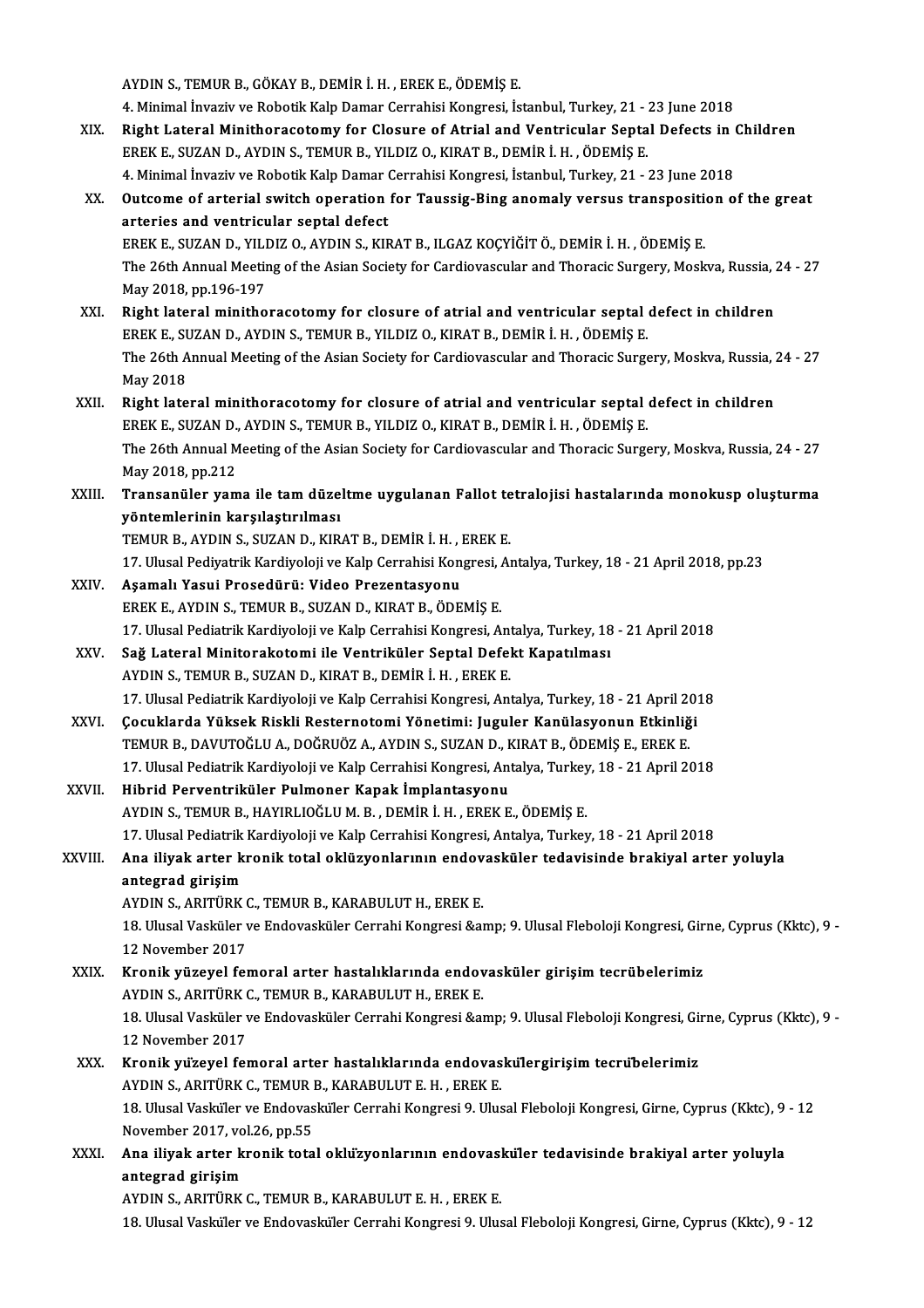November 2017, vol.26, pp.66

- November 2017, vol.26, pp.66<br>XXXII. Ventriküler septal defekt, pulmoner atrezi ve majör aorto-pulmoner kollateral arter (MAPKA)bağımlı<br>nulmoner delesunde serrebi yeklesun ve serveler. November 2017, vol.26, pp.66<br>Ventriküler septal defekt, pulmoner atrezi ve majö<br>pulmoner dolaşımda cerrahi yaklaşım ve sonuçlar<br>FREK E. SUZAN D. AYDIN S. TEMUR B. KIRAT B. YU DIZ pulmoner dolaşımda cerrahi yaklaşım ve sonuçlar<br>EREK E., SUZAN D., AYDIN S., TEMUR B., KIRAT B., YILDIZ O., DEMİR İ. H. , ÖDEMİŞ E. pulmoner dolaşımda cerrahi yaklaşım ve sonuçlar<br>EREK E., SUZAN D., AYDIN S., TEMUR B., KIRAT B., YILDIZ O., DEMİR İ. H. , ÖDEMİŞ E.<br>16. Ulusal Pediatrik Kardiyoloji ve Kalp Cerrahisi Kongresi, Antalya, Turkey, 19 - 22 Apri XXXIII. Total pulmoner venöz dönüş anomalisi tamiri sonrasında pulmoner ven stenozu insidansı ve tedavi<br>yaklaşımı 16. Ulusal I<br><mark>Total pulr</mark><br>yaklaşımı<br>FPEK E. SI Total pulmoner venöz dönüş anomalisi tamiri sonrasında pulmoner ven stenozu insid<br>yaklaşımı<br>EREK E., SUZAN D., HESENOV R., AYDIN S., TEMUR B., KIRAT B., YILDIZ O., DEMİR İ. H. , ÖDEMİŞ E.<br>16 Ulucal Podiatrik Kardiveleji ve yaklaşımı<br>EREK E., SUZAN D., HESENOV R., AYDIN S., TEMUR B., KIRAT B., YILDIZ O., DEMİR İ. H. , ÖDEMİŞ<br>16. Ulusal Pediatrik Kardiyoloji ve Kalp Cerrahisi Kongresi, Antalya, Turkey, 19 - 22 April 2017<br>Sığır iyaylar van (Con XXXIV. Sığır juguler ven (Contegra) ile yapılan trunkus arteriozus tamiri sonuçları<br>EREK E., TEMUR B., SUZAN D., AYDIN S., YILDIZ O., KIRAT B., DEMİR İ. H., ÖDEMİŞ E. 16, Ulusal Pediatrik Kardiyoloji ve Kalp Cerrahisi Kongresi, Antalya, Turkey, 19 - 22 April 2017 16. Ulusal Pediatrik Kardiyoloji ve Kalp Cerrahisi Kongresi, Antalya, Turkey, 19 - 22 April 2017, pp.40 EREK E., TEMUR B., SUZAN D., AYDIN S., YILDIZ O., KIRAT B., DEMİR İ. H. , ÖDEMİŞ E.<br>16. Ulusal Pediatrik Kardiyoloji ve Kalp Cerrahisi Kongresi, Antalya, Turkey, 19 - 22 April 2017, pp.40<br>XXXV. TOTAL PULMONER VENÖZ DÖN 16. Ulusal Pediatrik Kardiyoloji ve Kalp<br>TOTAL PULMONER VENÖZ DÖNÜŞ<br>INSIDANSI VE TEDAVI YAKLAŞIMI<br>EPEV E. SUZAN D. Hosonov B. AYDIN TOTAL PULMONER VENÖZ DÖNÜŞ ANOMALISI TAMIRI SONRASINDA PULMONER VEN<br>INSIDANSI VE TEDAVI YAKLAŞIMI<br>EREK E., SUZAN D., Hesenov R., AYDIN S., TEMUR B., KIRAT B., YILDIZ O., DEMİR H. İ. , ÖDEMİŞ E.<br>16 Hlucal Bodistrik Kardiyal INSIDANSI VE TEDAVI YAKLAŞIMI<br>EREK E., SUZAN D., Hesenov R., AYDIN S., TEMUR B., KIRAT B., YILDIZ O., DEMİR H. İ. , ÖDEMİŞ I<br>16. Ulusal Pediatrik Kardiyoloji ve Kalp Cerrahisi Kongresi, Antalya, Turkey, 19 - 22 April 2017<br> EREK E., SUZAN D., Hesenov R., AYDIN S., TEMUR B., KIRAT B., YILDIZ O., DEMİR H. İ. , ÖDEMİŞ E.<br>16. Ulusal Pediatrik Kardiyoloji ve Kalp Cerrahisi Kongresi, Antalya, Turkey, 19 - 22 April 2017<br>XXXVI. SIĞIR JUGULER VEN (CON 16. Ulusal Pediatrik Kardiyoloji ve Kalp Cerrahisi Kongresi, Antalya, Turkey, 19 - 22 /<br>SIĞIR JUGULER VEN (CONTEGRA) ILE YAPILAN TRUNKUS ARTERIOZUS TA<br>EREK E., TEMUR B., SUZAN D., AYDIN S., YILDIZ O., KIRAT B., DEMİR H. İ. SIĞIR JUGULER VEN (CONTEGRA) ILE YAPILAN TRUNKUS ARTERIOZUS TAMIRI SON<br>EREK E., TEMUR B., SUZAN D., AYDIN S., YILDIZ O., KIRAT B., DEMİR H. İ. , ÖDEMİŞ E.<br>16. Ulusal Pediatrik Kardiyoloji ve Kalp Cerrahisi Kongresi, Antaly EREK E., TEMUR B., SUZAN D., AYDIN S., YILDIZ O., KIRAT B., DEMİR H. İ. , ÖDEMİŞ E.<br>16. Ulusal Pediatrik Kardiyoloji ve Kalp Cerrahisi Kongresi, Antalya, Turkey, 19 - 22 April 2017<br>XXXVII. Ventriküler septal defekt, pu 16. Ulusal Pediatrik Kardiyoloji ve Kalp Cerrahisi Kongresi, Antalya<br>Ventriküler septal defekt, pulmoner atrezi ve majör aorto-<br>bağımlı pulmoner dolaşımda cerrahi yaklaşım ve sonuçlar<br>FREV E. SUZAN D. AVDIN S. TEMUR R. KIR Ventriküler septal defekt, pulmoner atrezi ve majör aorto-pulmoner kollat<br>bağımlı pulmoner dolaşımda cerrahi yaklaşım ve sonuçlar<br>EREK E., SUZAN D., AYDIN S., TEMUR B., KIRAT B., YILDIZ O., DEMİR İ. H. , ÖDEMİŞ E.<br>16 Hluca bağımlı pulmoner dolaşımda cerrahi yaklaşım ve sonuçlar<br>EREK E., SUZAN D., AYDIN S., TEMUR B., KIRAT B., YILDIZ O., DEMİR İ. H. , ÖDEMİŞ E.<br>16. Ulusal Pediatrik Kardiyoloji ve Kalp Cerrahisi Kongresi, Antalya, Turkey, 19 -EREK E., SUZAN D., AYDIN S., TEMUR B., KIRAT B., YILDIZ O., DEMİR İ. H. , ÖDEMİŞ E.<br>16. Ulusal Pediatrik Kardiyoloji ve Kalp Cerrahisi Kongresi, Antalya, Turkey, 19 - 22 April 2017<br>XXXVIII. 16. Ulusal Pediatrik Kardiyoloji ve Kalp Cerrahisi Kongresi, Antalya, Turkey, 19 - 22 April 2017<br>VENTRIKÜLER SEPTAL DEFEKT, PULMONER ATREZI VE MAJÖR AORTO-PULMONER KOLI<br>ARTER (MAPKA) BAĞIMLI PULMONER DOLAŞIMDA CERRAHI YAKL VENTRIKÜLER SEPTAL DEFEKT, PULMONER ATREZI VE MAJÖR AORTO-PUI<br>ARTER (MAPKA) BAĞIMLI PULMONER DOLAŞIMDA CERRAHI YAKLAŞIM V<br>EREK E., SUZAN D., AYDIN S., TEMUR B., KIRAT B., YILDIZ O., DEMİR H. İ. , ÖDEMİŞ E.<br>16 Hlucal Bodiat ARTER (MAPKA) BAĞIMLI PULMONER DOLAŞIMDA CERRAHI YAKLAŞIM VE SONUÇLAR<br>EREK E., SUZAN D., AYDIN S., TEMUR B., KIRAT B., YILDIZ O., DEMİR H. İ. , ÖDEMİŞ E.<br>16. Ulusal Pediatrik Kardiyoloji ve Kalp Cerrahisi Kongresi, Antalya EREK E., SUZAN D., AYDIN S., TEMUR B., K<br>16. Ulusal Pediatrik Kardiyoloji ve Kalp Cortan konversiyonu operasyonları<br>Tüpkekul Y. ABNAZ A. AYDIN S. Yüksi 16. Ulusal Pediatrik Kardiyoloji ve Kalp Cerrahisi Kongresi, Antalya, Turkey, 19 - 22 April 2017<br>**Fontan konversiyonu operasyonları**<br>TÜRKEKUL Y., ARNAZ A., AYDIN S., YÜKSEK A., YALÇINBAŞ Y. K. , EREK E., SAYGILI A., SARIOĞ Fontan konversiyonu operasyonları<br>TÜRKEKUL Y., ARNAZ A., AYDIN S., YÜKSEK A., YALÇINBAŞ Y. K. , EREK E., SAYGILI A., SARIOĞLU A., SARIC<br>16. Ulusal Pediatrik Kardiyoloji ve Kalp Cerrahisi Kongresi, Antalya, Turkey, 19 - 22 TÜRKEKUL Y., ARNAZ A., AYDIN S., YÜKSEK A., YALÇINBAŞ Y. K., EREK E., SAYGILI A., 1<br>16. Ulusal Pediatrik Kardiyoloji ve Kalp Cerrahisi Kongresi, Antalya, Turkey, 19 - 22 A<sub>l</sub><br>XL. Sığır juguler ven (contegra) ile yapılan tr 16. Ulusal Pediatrik Kardiyoloji ve Kalp Cerrahisi Kongresi, Antalya, Turkey, 19 - 22 /<br>Sığır juguler ven (contegra) ile yapılan trunkus arteriozus tamiri sonuçlar<br>EREK E., TEMUR B., SUZAN D., AYDIN S., YILDIZ O., KIRAT B. Sığır juguler ven (contegra) ile yapılan trunkus arteriozus tamiri sonuçları<br>EREK E., TEMUR B., SUZAN D., AYDIN S., YILDIZ O., KIRAT B., DEMİR İ. H. , ÖDEMİŞ E.<br>16. Ulusal Pediatrik Kardiyoloji ve Kalp Cerrahisi Kongresi, EREK E., TEMUR B., SUZAN D., AYDIN S., YILDIZ O., KIRAT B., DEMİR İ. H. , ÖDEMİŞ E.<br>16. Ulusal Pediatrik Kardiyoloji ve Kalp Cerrahisi Kongresi, Antalya, Turkey, 19 - 22 April 2017<br>XLI. The impact of pulmonary valve-sp 16. Ulusal Pediatrik Kardiyoloji ve Kalp Cerrahisi Kongresi, Antalya, Turkey, 19 - 22 April 2017<br>The impact of pulmonary valve-sparing techniques on early postoperative results i<br>Fallot repair<br>AYDIN S., SUZAN D., TEMUR B., The impact of pulmonary valve-sparing techniques on early postoperative<br>Fallot repair<br>AYDIN S., SUZAN D., TEMUR B., KIRAT B., İYİGÜN M., DEMİR İ. H. , ÖDEMİŞ E., EREK E.<br>Türk Kaln ve Damar Carrabisi Darnaği 14 Kangrasi Ant Türk Kalp ve Damar Cerrahisi Derneği 14. Kongresi, Antalya, Turkey, 3 - 06 November 2016 AYDIN S., SUZAN D., TEMUR B., KIRAT B., İYİGÜN M., DEMİR İ. H. , ÖDEMİŞ E., EREK E.<br>Türk Kalp ve Damar Cerrahisi Derneği 14. Kongresi, Antalya, Turkey, 3 - 06 November 2016<br>XLII. Ventriküler septal defekt, pulmoner atr Türk Kalp ve Damar Cerrahisi Derneği 14. Kongresi, Anta<br>Ventriküler septal defekt, pulmoner atrezi ve majö<br>pulmoner dolaşımda cerrahi yaklaşım ve sonuçlar<br>FREV E. SUZAN D. AYDIN S. TEMUR R. KIRAT R. YU DIZ Ventriküler septal defekt, pulmoner atrezi ve majör aortopulmoner kollatı<br>pulmoner dolaşımda cerrahi yaklaşım ve sonuçlar<br>EREK E., SUZAN D., AYDIN S., TEMUR B., KIRAT B., YILDIZ O., DEMİR İ. H. , ÖDEMİŞ E.<br>Türk Kalp ve Dam pulmoner dolaşımda cerrahi yaklaşım ve sonuçlar<br>EREK E., SUZAN D., AYDIN S., TEMUR B., KIRAT B., YILDIZ O., DEMİR İ. H. , ÖDEMİŞ E.<br>Türk Kalp ve Damar Cerrahisi Derneği 14. Kongresi., Antalya, Turkey, 3 - 06 November 2016<br> EREK E., SUZAN D., AYDIN S., TEMUR B., KIRAT B., YILDIZ O., DEMİR İ. H. , ÖDEMİŞ E.<br>Türk Kalp ve Damar Cerrahisi Derneği 14. Kongresi., Antalya, Turkey, 3 - 06 November 2016<br>XLIII. Pulmoner kapak koruma yöntemlerinin f Türk Kalp ve Damar Cerrahisi Derneği 14. Kongresi, Antalya, Turkey, 3 - 06 Novemb<br>Pulmoner kapak koruma yöntemlerinin fallot tetralojisi tamirinde erken dö<br>AYDIN S., SUZAN D., TEMUR B., KIRAT B., İYİGÜN M., DEMİR İ. H. , Ö Pulmoner kapak koruma yöntemlerinin fallot tetralojisi tamirinde erken dönem son<br>AYDIN S., SUZAN D., TEMUR B., KIRAT B., İYİGÜN M., DEMİR İ. H. , ÖDEMİŞ E., EREK E.<br>15. Ulusal Pediatrik Kardiyoloji ve Kalp Cerrahisi Kongre AYDIN S., SUZAN D., TEMUR B., KIRAT B., İYİGÜN M., DEMİR İ. H. , ÖDEMİŞ E., EREK E.<br>15. Ulusal Pediatrik Kardiyoloji ve Kalp Cerrahisi Kongresi, Antalya, Turkey, 13 - 16 A<br>XLIV. ROSS ve ROSS-KONNO Prosedürlerinin Orta 15. Ulusal Pediatrik Kardiyoloji ve Kalp Cerrahisi Kongresi, Antalya, Turkey, 13 - 16 April 2016 ROSS ve ROSS-KONNO Prosedürlerinin Orta Dönem Sonuçları<br>EREK E., TEMUR B., SUZAN D., AYDIN S., DEMİR İ. H. , ÖDEMİŞ E.<br>15. Ulusal Pediatrik Kardiyoloji ve Kalp Cerrahisi Kongresi, Antalya, Turkey, 13 - 16 April 2016<br>Dilata EREK E., TEMUR B., SUZAN D., AYDIN S., DEMİR İ. H., ÖDEMİŞ E.<br>15. Ulusal Pediatrik Kardiyoloji ve Kalp Cerrahisi Kongresi, Antalya, Turke<br>XLV. Dilatation of Contegra conduit in infants with truncus arteriosus<br>TEMUR B. SUZA 15. Ulusal Pediatrik Kardiyoloji ve Kalp Cerrahisi Kongresi, Anta<br>Dilatation of Contegra conduit in infants with truncus ar<br>TEMUR B., SUZAN D., AYDIN S., DEMİR İ. H. , ÖDEMİŞ E., EREK E.<br>12. Uluslaranası Kardiyolaji ve Kar 1112. Dilatation of Contegra conduit in infants with truncus arteriosus<br>12. Uluslararası Kardiyoloji ve Kardiyovasküler Cerrahide Yenilikler Kongresi, Antalya, Turkey, 10 - 13 March<br>12. Uluslararası Kardiyoloji ve Kardiyov
	- XLVI. Mediastinal vacuum assisted closure therapy after congenital cardiac surgery